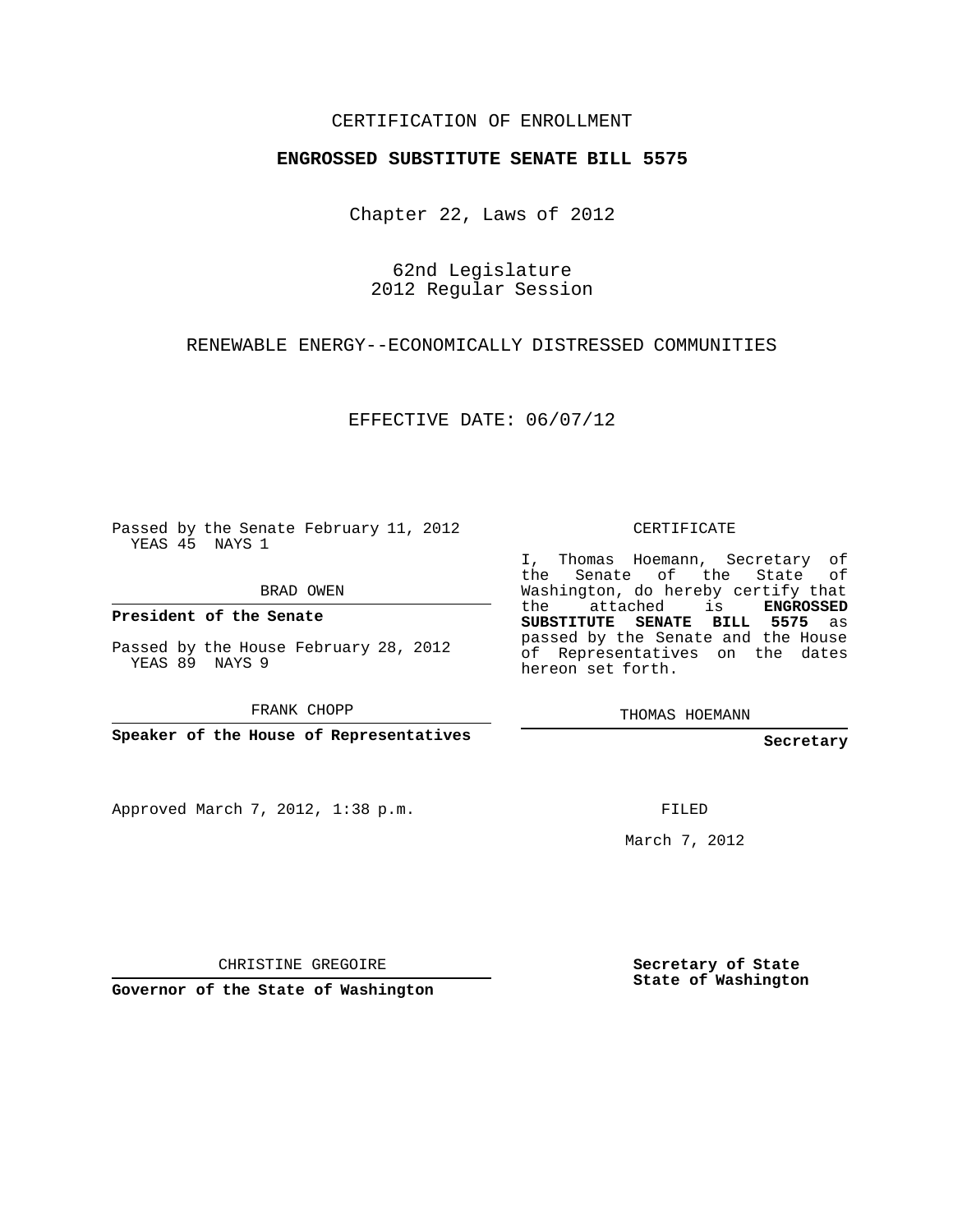## **ENGROSSED SUBSTITUTE SENATE BILL 5575** \_\_\_\_\_\_\_\_\_\_\_\_\_\_\_\_\_\_\_\_\_\_\_\_\_\_\_\_\_\_\_\_\_\_\_\_\_\_\_\_\_\_\_\_\_

\_\_\_\_\_\_\_\_\_\_\_\_\_\_\_\_\_\_\_\_\_\_\_\_\_\_\_\_\_\_\_\_\_\_\_\_\_\_\_\_\_\_\_\_\_

Passed Legislature - 2012 Regular Session

# **State of Washington 62nd Legislature 2012 Regular Session**

**By** Senate Agriculture, Water & Rural Economic Development (originally sponsored by Senators Hatfield, Delvin, Eide, Schoesler, Haugen, Shin, Kilmer, Hobbs, Becker, Honeyford, Conway, and Sheldon)

READ FIRST TIME 01/23/12.

 AN ACT Relating to promoting and sustaining investment and employment in economically distressed communities dependent on agricultural or natural resource industries by recognizing certain biomass energy facilities constructed before March 31, 1999, as an eligible renewable resource; amending RCW 19.285.030 and 19.285.040; and creating a new section.

BE IT ENACTED BY THE LEGISLATURE OF THE STATE OF WASHINGTON:

 NEW SECTION. **Sec. 1.** (1) The legislature finds that: (a) Pulping liquors can be used to reduce harmful pollution and produce electricity and thermal energy that enables pulp and paper facilities to be highly energy efficient; (b) biomass facilities and pulp and paper mills are typically located in communities that are disproportionately affected by economic downturns; (c) mill closures have occurred throughout the state for more than a decade and the remaining ones have become all the more dependent on selling wood residuals, which are used for electricity generation, in order to sustain their economic viability; (d) employment at pulp and paper mills in the state has also declined significantly, most recently in Grays Harbor and Snohomish counties; (e) wood derived biomass is a renewable fuel for generating electricity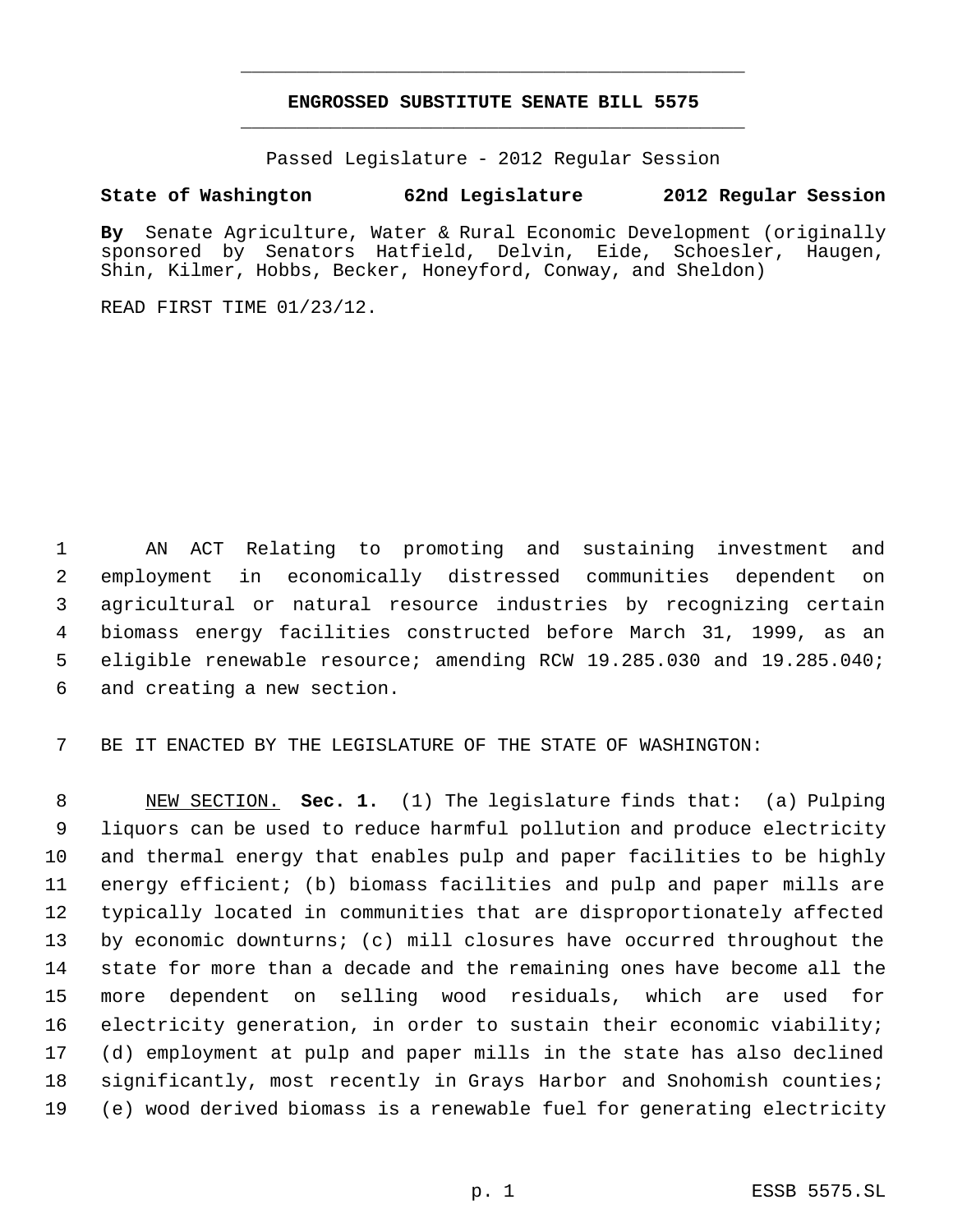and considered carbon-neutral under the laws of the state of Washington; and (f) using food processing residues, food waste, and yard waste to generate renewable electricity can benefit rural economies, decrease the amount of solid waste that requires disposal, and reduce greenhouse gas emissions that result from organic decay.

 (2) The legislature declares that, by promoting the generation of renewable energy from biomass, particularly in economically distressed communities, it intends to ensure greater economic stability for the communities that have suffered heavy job losses and chronic unemployment.

 (3) The legislature further declares that: (a) The owners of qualified biomass energy facilities that must comply with the renewable energy standards under the energy independence act of 2006, either as a matter of law or contractual obligation, should be permitted to use qualified biomass energy credits to meet their obligations; and (b) electricity that is generated by a biomass energy facility that entered commercial operation after March 31, 1999, from the combustion of organic by-products of pulping and the wood manufacturing process should be treated as an eligible renewable resource.

 **Sec. 2.** RCW 19.285.030 and 2009 c 565 s 20 are each amended to read as follows:

 The definitions in this section apply throughout this chapter unless the context clearly requires otherwise.

 (1) "Attorney general" means the Washington state office of the attorney general.

 (2) "Auditor" means: (a) The Washington state auditor's office or its designee for qualifying utilities under its jurisdiction that are not investor-owned utilities; or (b) an independent auditor selected by a qualifying utility that is not under the jurisdiction of the state auditor and is not an investor-owned utility.

 (3) "Commission" means the Washington state utilities and transportation commission.

 (4) "Conservation" means any reduction in electric power consumption resulting from increases in the efficiency of energy use, production, or distribution.

 (5) "Cost-effective" has the same meaning as defined in RCW 80.52.030.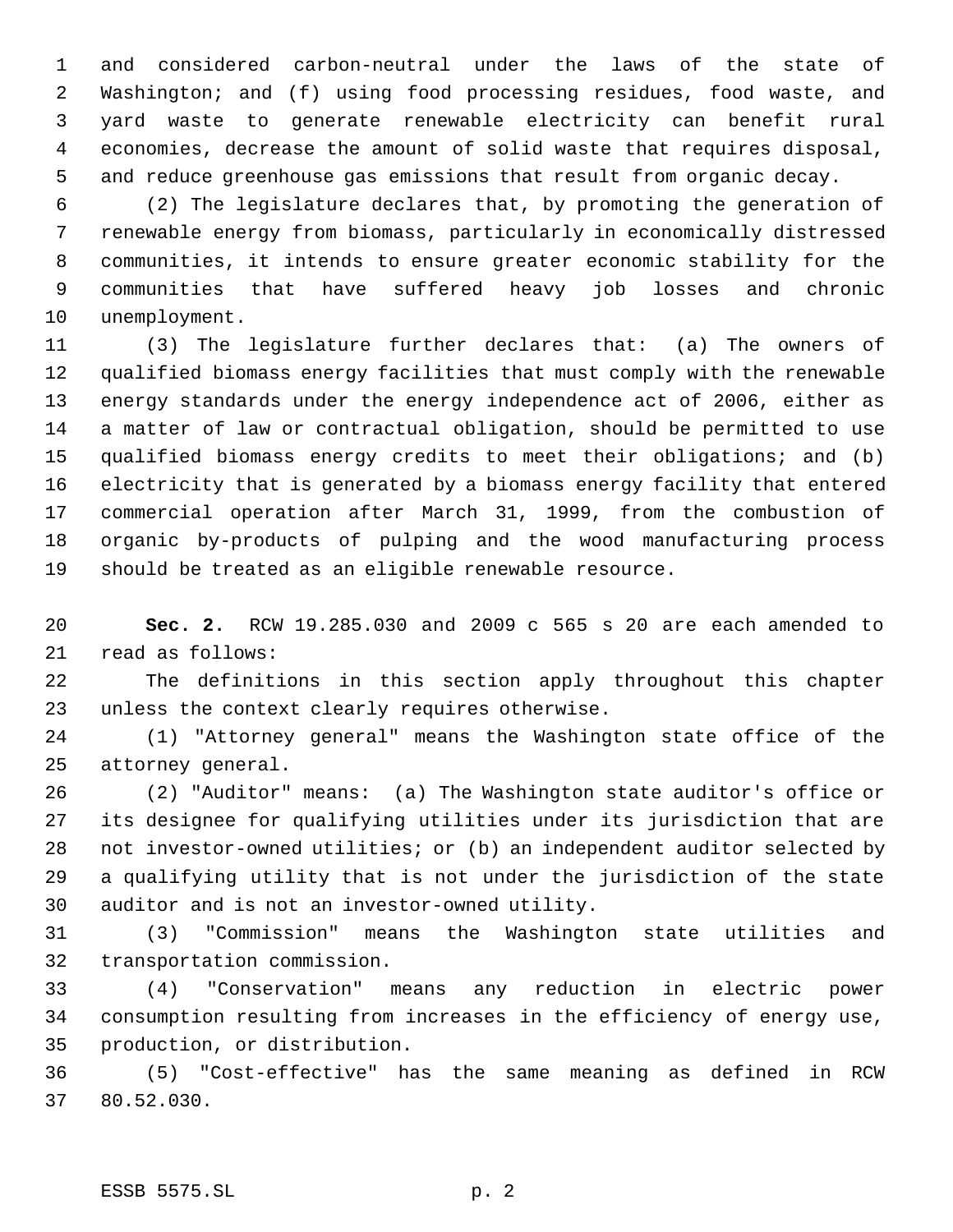(6) "Council" means the Washington state apprenticeship and training council within the department of labor and industries.

 (7) "Customer" means a person or entity that purchases electricity for ultimate consumption and not for resale.

(8) "Department" means the department of commerce or its successor.

 (9) "Distributed generation" means an eligible renewable resource where the generation facility or any integrated cluster of such facilities has a generating capacity of not more than five megawatts.

(10) "Eligible renewable resource" means:

 (a) Electricity from a generation facility powered by a renewable resource other than freshwater that commences operation after March 31, 1999, where: (i) The facility is located in the Pacific Northwest; or (ii) the electricity from the facility is delivered into Washington state on a real-time basis without shaping, storage, or integration 15 services;  $((\theta \cdot \mathbf{r}))$ 

 (b) Incremental electricity produced as a result of efficiency improvements completed after March 31, 1999, to hydroelectric generation projects owned by a qualifying utility and located in the Pacific Northwest or to hydroelectric generation in irrigation pipes and canals located in the Pacific Northwest, where the additional generation in either case does not result in new water diversions or 22 impoundments<sub>i</sub> and

# (c) Qualified biomass energy.

 (11) "Investor-owned utility" has the same meaning as defined in RCW 19.29A.010.

 (12) "Load" means the amount of kilowatt-hours of electricity delivered in the most recently completed year by a qualifying utility to its Washington retail customers.

 (13) "Nonpower attributes" means all environmentally related characteristics, exclusive of energy, capacity reliability, and other electrical power service attributes, that are associated with the generation of electricity from a renewable resource, including but not limited to the facility's fuel type, geographic location, vintage, qualification as an eligible renewable resource, and avoided emissions of pollutants to the air, soil, or water, and avoided emissions of carbon dioxide and other greenhouse gases.

(14) "Pacific Northwest" has the same meaning as defined for the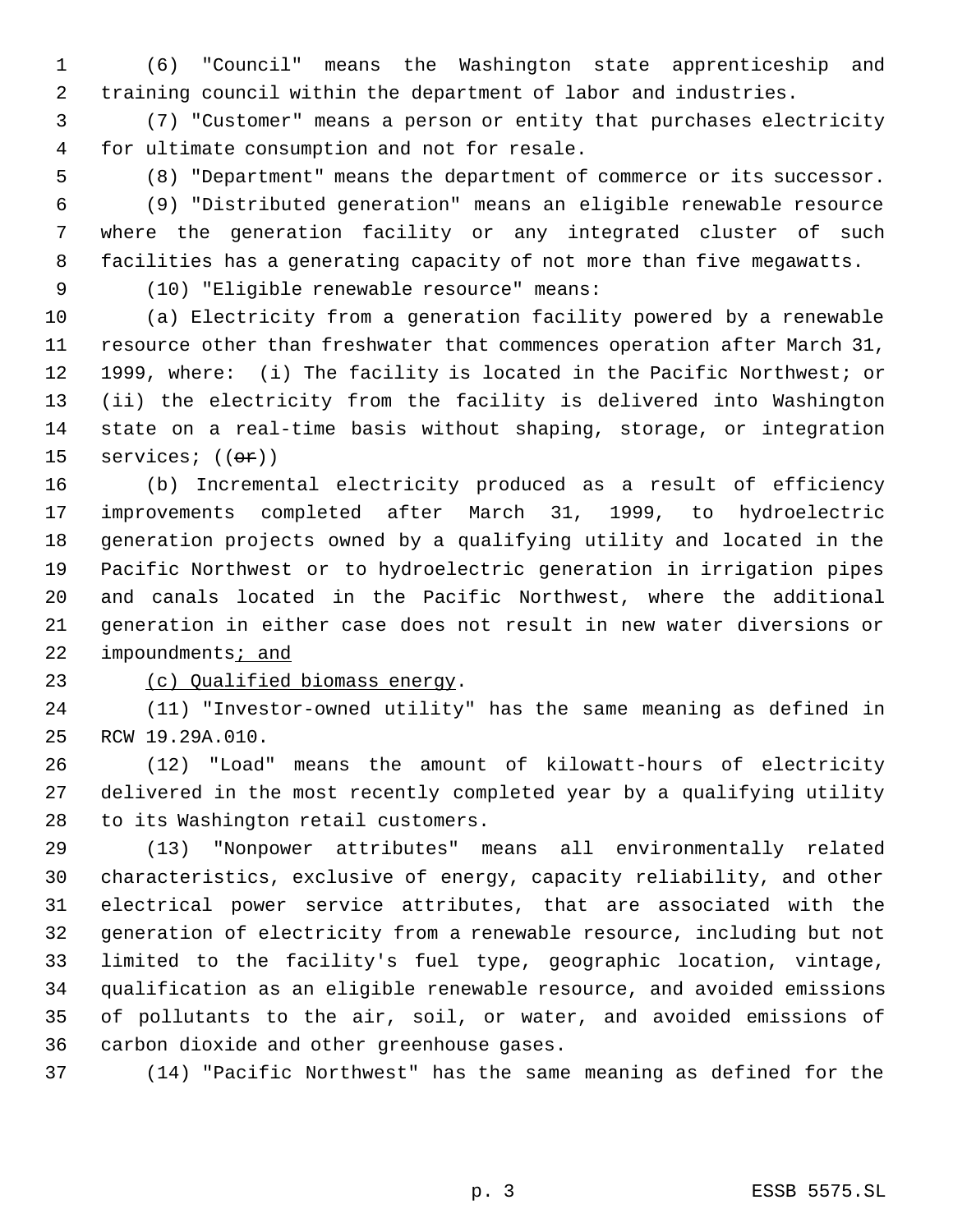Bonneville power administration in section 3 of the Pacific Northwest electric power planning and conservation act (94 Stat. 2698; 16 U.S.C. Sec. 839a).

 (15) "Public facility" has the same meaning as defined in RCW 39.35C.010.

 (16) "Qualifying utility" means an electric utility, as the term "electric utility" is defined in RCW 19.29A.010, that serves more than twenty-five thousand customers in the state of Washington. The number of customers served may be based on data reported by a utility in form 861, "annual electric utility report," filed with the energy information administration, United States department of energy.

 (17) "Renewable energy credit" means a tradable certificate of proof of at least one megawatt-hour of an eligible renewable resource 14 where the generation facility is not powered by freshwater( $(\tau)$ ). The certificate includes all of the nonpower attributes associated with that one megawatt-hour of electricity, and the certificate is verified by a renewable energy credit tracking system selected by the department.

 (18) "Renewable resource" means: (a) Water; (b) wind; (c) solar energy; (d) geothermal energy; (e) landfill gas; (f) wave, ocean, or tidal power; (g) gas from sewage treatment facilities; (h) biodiesel fuel as defined in RCW 82.29A.135 that is not derived from crops raised on land cleared from old growth or first-growth forests where the 24 clearing occurred after December 7, 2006; ((and)) or (i) biomass energy ((based on animal waste or solid organic fuels from wood, forest, or field residues, or dedicated energy crops that do not include (i) wood 27 pieces-that-have-been-treated-with-chemical-preservatives-such-as  $c$  creosote, - pentachlorophenol, - or - copper-chrome-arsenic;  $-$  (ii) - black 29 liquor-by-product-from-paper-production;-(iii)-wood-from-old-growth 30 forests; or (iv) municipal solid waste)).

 (19)(a) "Biomass energy" includes: (i) Organic by-products of 32 pulping and the wood manufacturing process; (ii) animal manure; (iii) 33 solid organic fuels from wood; (iv) forest or field residues; (v) untreated wooden demolition or construction debris; (vi) food waste and food processing residuals; (vii) liquors derived from algae; (viii) dedicated energy crops; and (ix) yard waste.

(b) "Biomass energy" does not include: (i) Wood pieces that have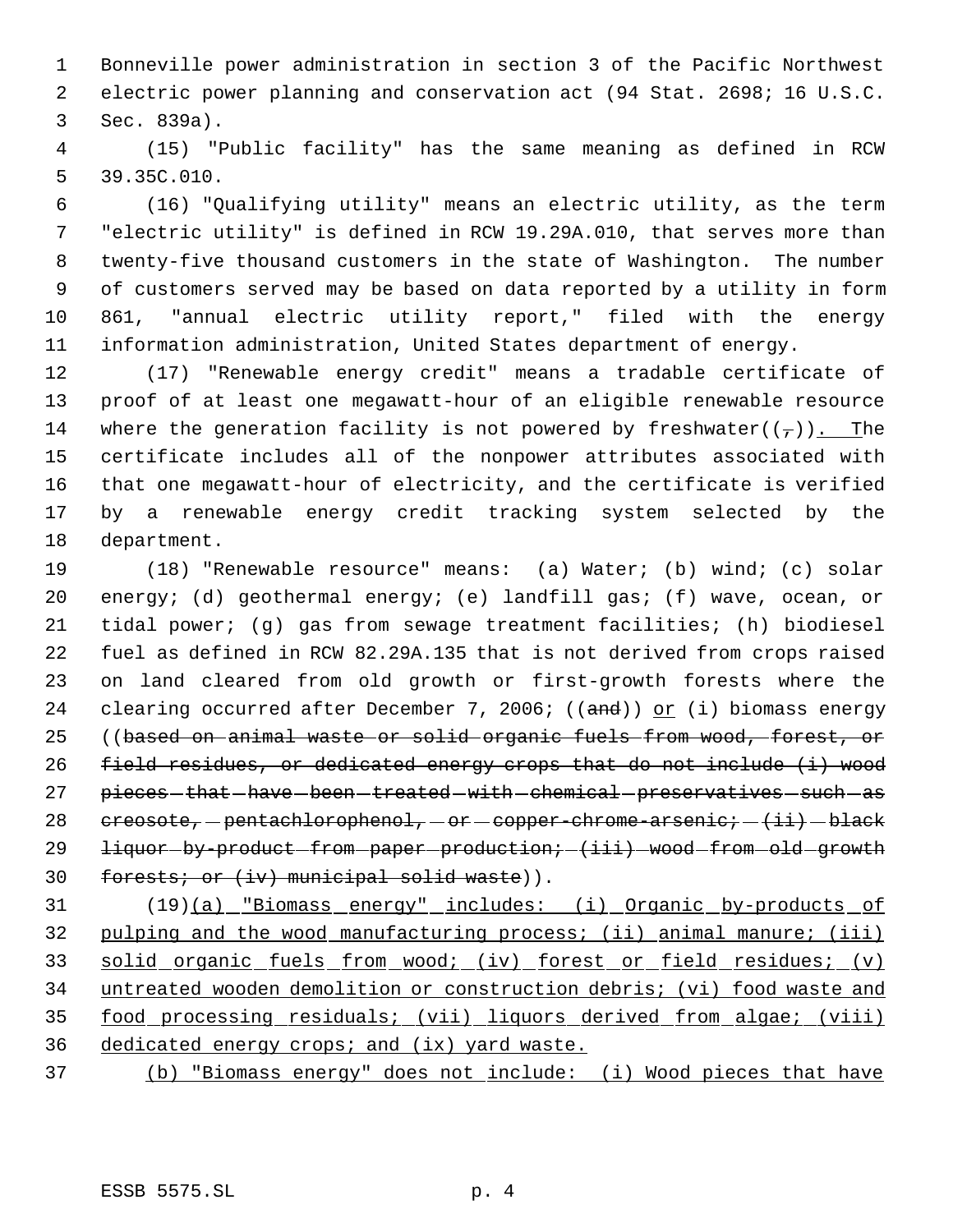1 been treated with chemical preservatives such as creosote, pentachlorophenol, or copper-chrome-arsenic; (ii) wood from old growth forests; or (iii) municipal solid waste.

 (20) "Qualified biomass energy" means electricity produced from a biomass energy facility that: (a) Commenced operation before March 31, 1999; (b) contributes to the qualifying utility's load; and (c) is owned either by: (i) A qualifying utility; or (ii) an industrial 8 facility that is directly interconnected with electricity facilities 9 that are owned by a qualifying utility and capable of carrying electricity at transmission voltage.

11 (21) "Rule" means rules adopted by an agency or other entity of Washington state government to carry out the intent and purposes of this chapter.

14 (( $(20)$ ) (22) "Year" means the twelve-month period commencing January 1st and ending December 31st.

 **Sec. 3.** RCW 19.285.040 and 2007 c 1 s 4 are each amended to read as follows:

 (1) Each qualifying utility shall pursue all available conservation that is cost-effective, reliable, and feasible.

 (a) By January 1, 2010, using methodologies consistent with those used by the Pacific Northwest electric power and conservation planning council in its most recently published regional power plan, each qualifying utility shall identify its achievable cost-effective conservation potential through 2019. At least every two years thereafter, the qualifying utility shall review and update this assessment for the subsequent ten-year period.

 (b) Beginning January 2010, each qualifying utility shall establish and make publicly available a biennial acquisition target for cost- effective conservation consistent with its identification of achievable opportunities in (a) of this subsection, and meet that target during the subsequent two-year period. At a minimum, each biennial target must be no lower than the qualifying utility's pro rata share for that two-year period of its cost-effective conservation potential for the subsequent ten-year period.

 (c) In meeting its conservation targets, a qualifying utility may count high-efficiency cogeneration owned and used by a retail electric customer to meet its own needs. High-efficiency cogeneration is the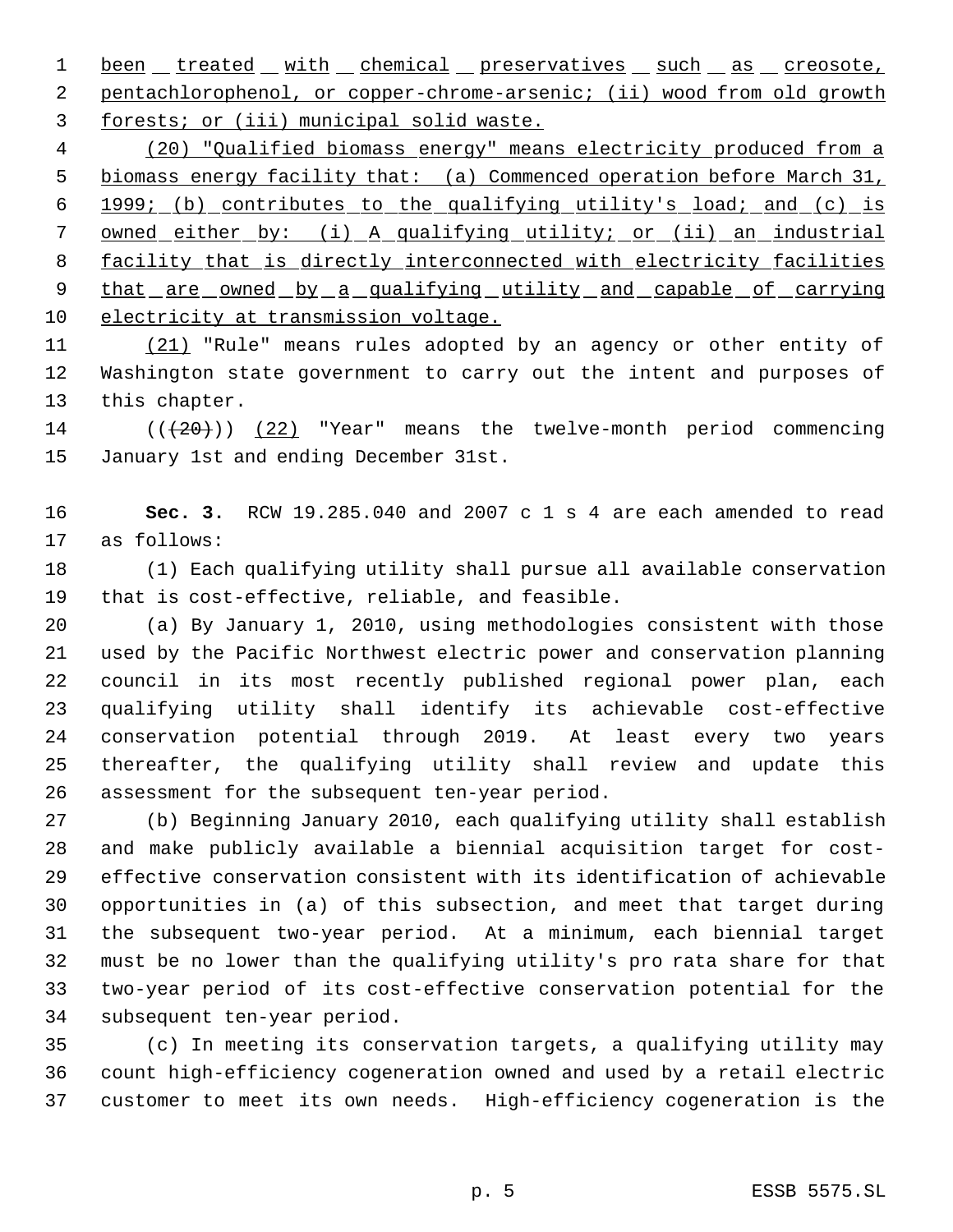sequential production of electricity and useful thermal energy from a common fuel source, where, under normal operating conditions, the facility has a useful thermal energy output of no less than thirty- three percent of the total energy output. The reduction in load due to high-efficiency cogeneration shall be: (i) Calculated as the ratio of the fuel chargeable to power heat rate of the cogeneration facility compared to the heat rate on a new and clean basis of a best-commercially available technology combined-cycle natural gas-fired combustion turbine; and (ii) counted towards meeting the biennial conservation target in the same manner as other conservation savings.

 (d) The commission may determine if a conservation program implemented by an investor-owned utility is cost-effective based on the commission's policies and practice.

 (e) The commission may rely on its standard practice for review and approval of investor-owned utility conservation targets.

16 (2)(a) Except as provided in (j) of this subsection, each qualifying utility shall use eligible renewable resources or acquire 18 equivalent renewable energy credits, or  $((a))$  any combination of 19 ((both)) them, to meet the following annual targets:

 (i) At least three percent of its load by January 1, 2012, and each year thereafter through December 31, 2015;

 (ii) At least nine percent of its load by January 1, 2016, and each year thereafter through December 31, 2019; and

 (iii) At least fifteen percent of its load by January 1, 2020, and each year thereafter.

 (b) A qualifying utility may count distributed generation at double the facility's electrical output if the utility: (i) Owns or has contracted for the distributed generation and the associated renewable energy credits; or (ii) has contracted to purchase the associated renewable energy credits.

 (c) In meeting the annual targets in (a) of this subsection, a qualifying utility shall calculate its annual load based on the average of the utility's load for the previous two years.

 (d) A qualifying utility shall be considered in compliance with an annual target in (a) of this subsection if: (i) The utility's weather- adjusted load for the previous three years on average did not increase over that time period; (ii) after December 7, 2006, the utility did not commence or renew ownership or incremental purchases of electricity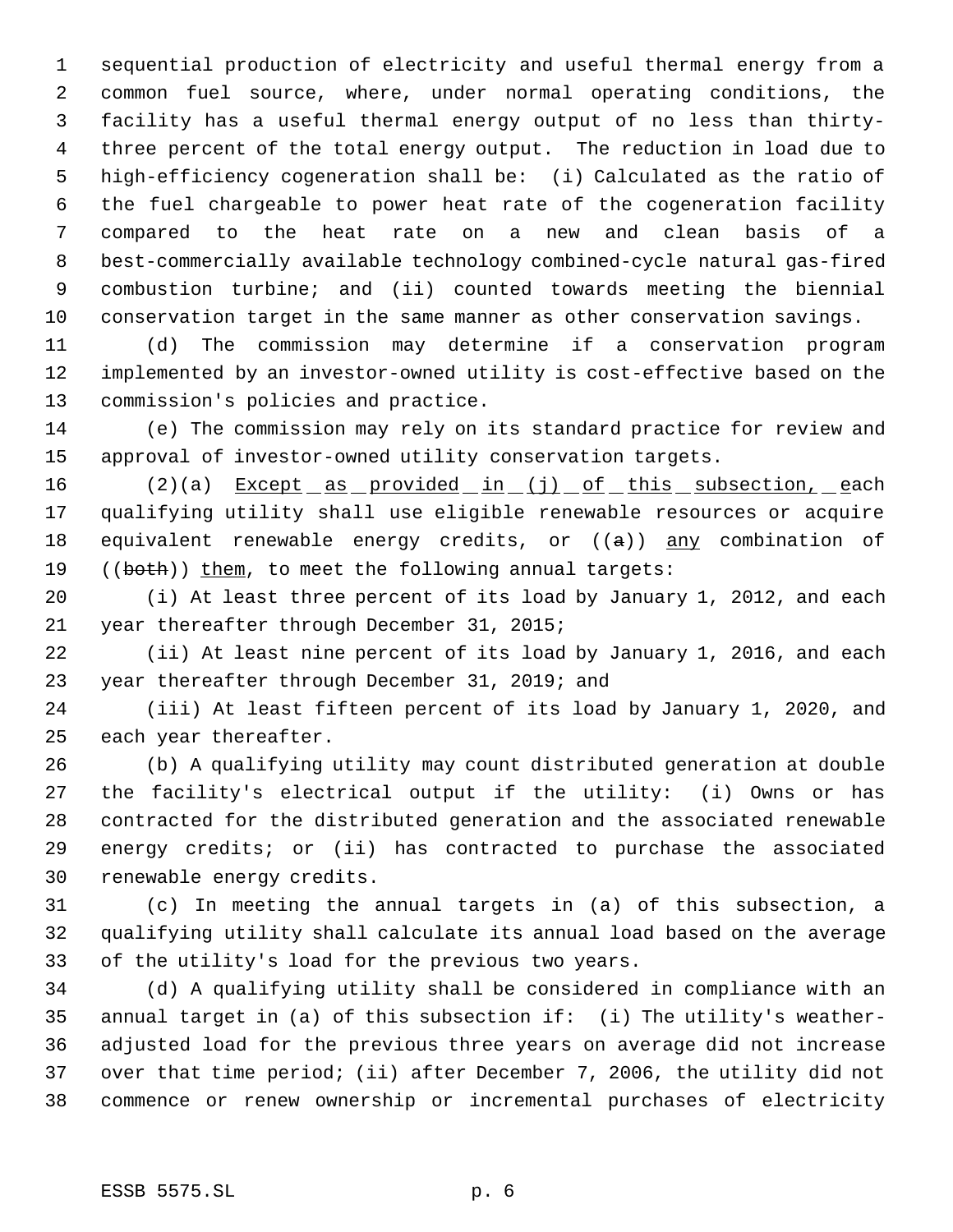from resources other than renewable resources other than on a daily spot price basis and the electricity is not offset by equivalent renewable energy credits; and (iii) the utility invested at least one percent of its total annual retail revenue requirement that year on eligible renewable resources, renewable energy credits, or a combination of both.

 (e) The requirements of this section may be met for any given year with renewable energy credits produced during that year, the preceding year, or the subsequent year. Each renewable energy credit may be used only once to meet the requirements of this section.

 (f) In complying with the targets established in (a) of this subsection, a qualifying utility may not count:

 (i) Eligible renewable resources or distributed generation where 14 the associated renewable energy credits are owned by a separate entity; or

 (ii) Eligible renewable resources or renewable energy credits obtained for and used in an optional pricing program such as the program established in RCW 19.29A.090.

 (g) Where fossil and combustible renewable resources are cofired in one generating unit located in the Pacific Northwest where the cofiring commenced after March 31, 1999, the unit shall be considered to produce eligible renewable resources in direct proportion to the percentage of the total heat value represented by the heat value of the renewable resources.

 (h)(i) A qualifying utility that acquires an eligible renewable resource or renewable energy credit may count that acquisition at one and two-tenths times its base value:

 (A) Where the eligible renewable resource comes from a facility that commenced operation after December 31, 2005; and

 (B) Where the developer of the facility used apprenticeship programs approved by the council during facility construction.

 (ii) The council shall establish minimum levels of labor hours to be met through apprenticeship programs to qualify for this extra credit.

 (i) A qualifying utility shall be considered in compliance with an annual target in (a) of this subsection if events beyond the reasonable control of the utility that could not have been reasonably anticipated or ameliorated prevented it from meeting the renewable energy target.